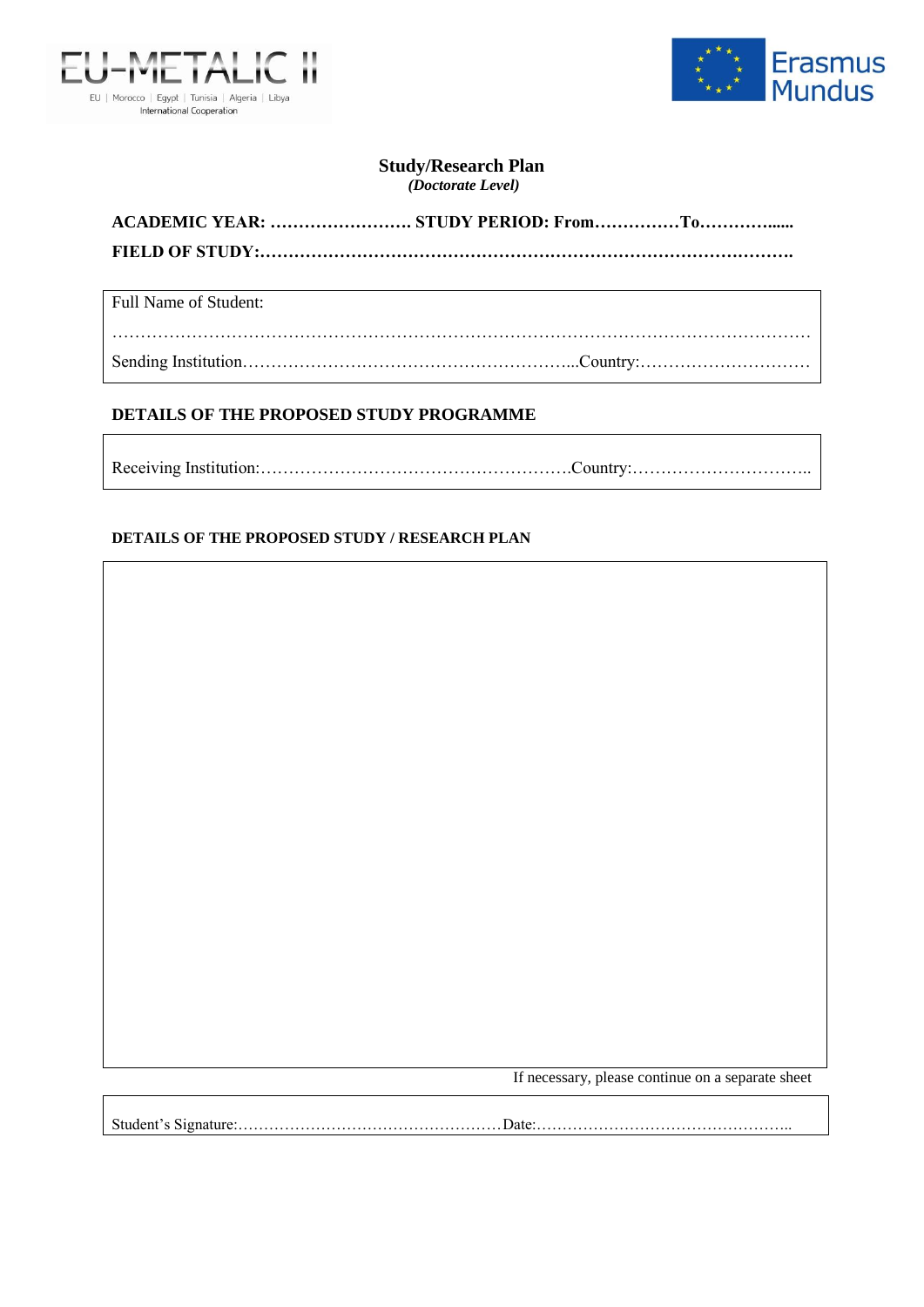| <b>SENDING INSTIUTION</b>                                                                                      |                                                  |  |  |
|----------------------------------------------------------------------------------------------------------------|--------------------------------------------------|--|--|
| We confirm that the proposed Study/Research Plan is approved and will be recognised at our university once the |                                                  |  |  |
| student returns from his/her mobility.                                                                         |                                                  |  |  |
| <b>Academic – Faculty/Department Level</b>                                                                     | <b>EU-METALIC II Contact Person (Home Univ.)</b> |  |  |
|                                                                                                                |                                                  |  |  |
| Date: __ _/ __ _/ __ __ __ __                                                                                  | Date: __ _/ __ _/ __ _ _ _                       |  |  |
|                                                                                                                |                                                  |  |  |
| <b>RECEIVING INSTITUTION</b> (signatures to be obtained at start of mobility)                                  |                                                  |  |  |
| We confirm that the proposed Study/Research Plan is part of the curriculum at our university and these         |                                                  |  |  |

courses/modules can be offered to the student.

………………………………………………. ………………………………………………..

Date: \_\_ \_ / \_\_ \_ / \_\_ \_\_ \_ \_ \_ \_ Date: \_\_ \_ / \_\_ \_\_ / \_\_ \_\_ \_ \_

**Academic – Faculty/Department Level EU-METALIC II Contact Person (Host Univ.)**

### **CHANGES TO ORIGINALLY PROPOSED STUDY / RESEARCH PLAN**

If necessary, please continue on a separate sheet

Student's Signature:……………………………………………Date:…………………………………………. .

## **SENDING INSTIUTION**

We confirm that the proposed Study/Research Plan is approved and will be recognised at our university once the student returns from his/her mobility.

………………………………………………. ………………………………………………..

**Academic – Faculty/Department Level EU-METALIC II Contact Person (Home Univ.)**

Date: \_\_ \_ / \_\_ \_ / \_\_ \_\_ \_ \_ \_\_ Date: \_ \_ / \_\_ \_ / \_\_ \_\_ \_ \_